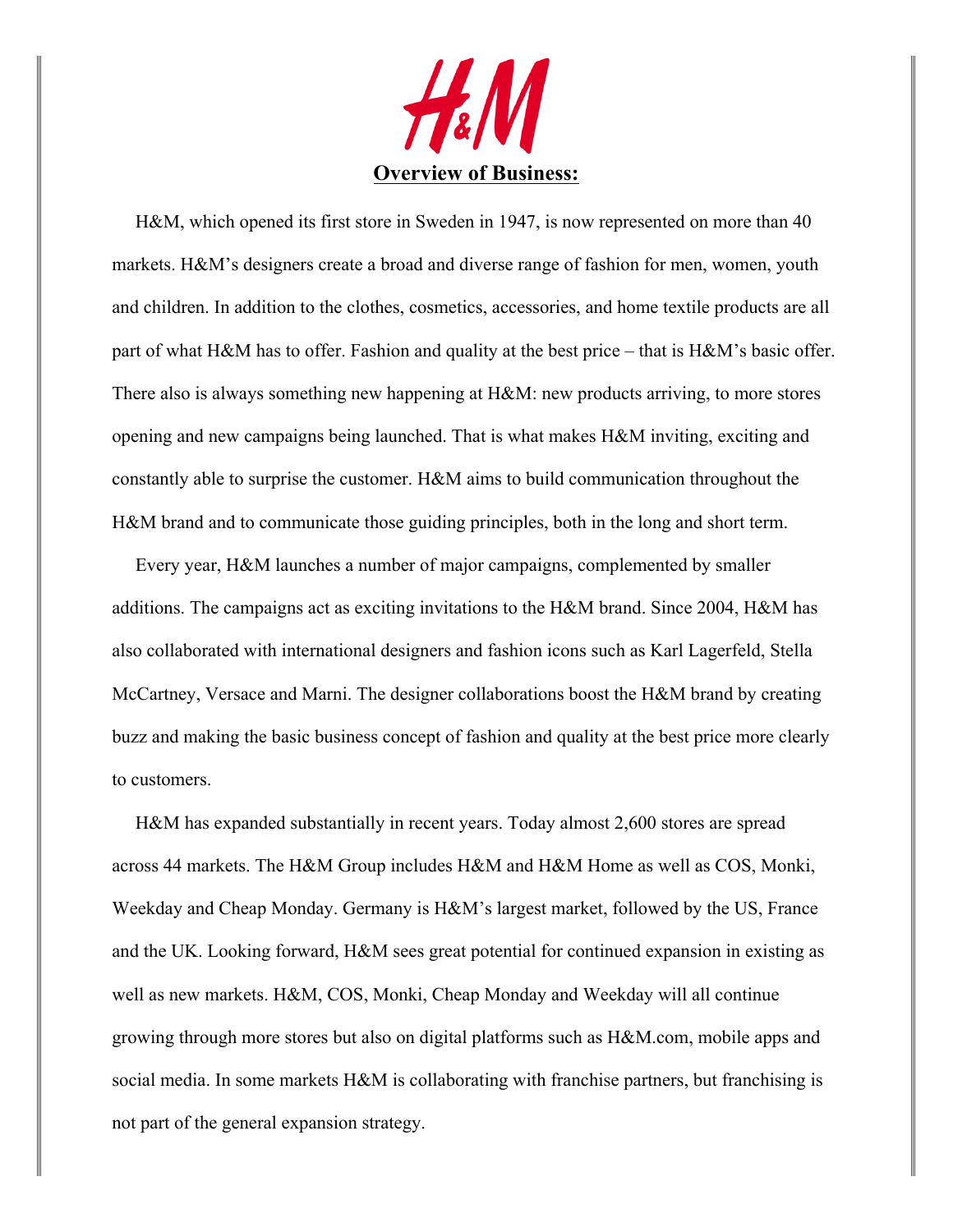

# **Job Analysis:**

**Corporate Governance:**



About Corporate Governance: Effective corporate governance is about ensuring that companies are run as efficiently as possible in the interests of the shareholders. H&M applies the Swedish Code of Corporate Governance.



Board of Directors: The Board of Directors manages the company's affairs on behalf of the shareholders. It consists of eight ordinary members, two employee representatives with two deputies for these positions.



Managing Director: Karl-Johan Persson, born in 1975, has been the Managing Director and Chief Executive Officer of H & M Hennes & Mauritz AB since 1 July 2009.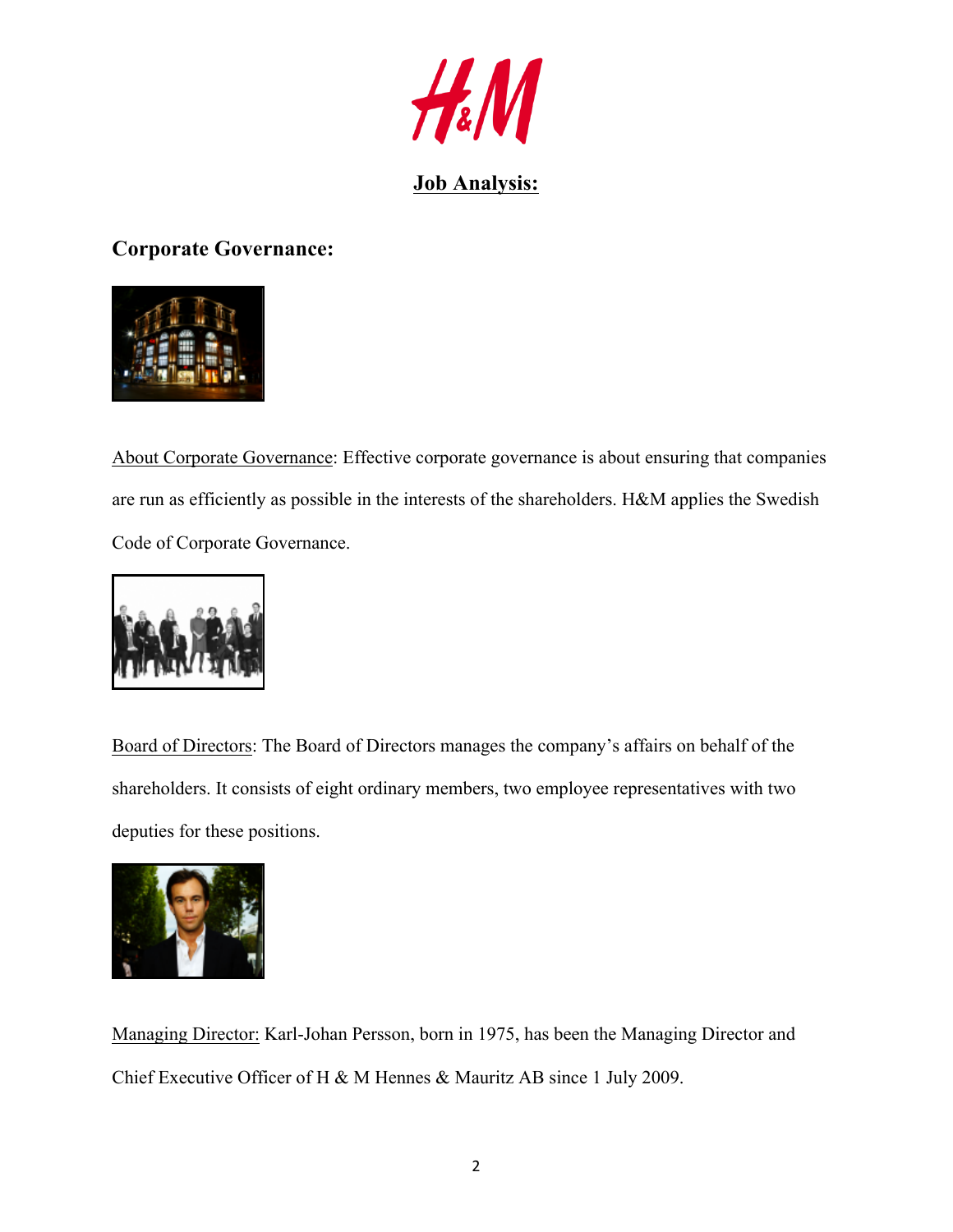# **Positions:**



Designer Collection Manager: outlooks and oversees information on collaborations with guest designers that are featured in the H&M retail stores and ensures the collaborations are organized to share H&M's values, standards, policies, and procedures while still evoking the designers values, standards, and style.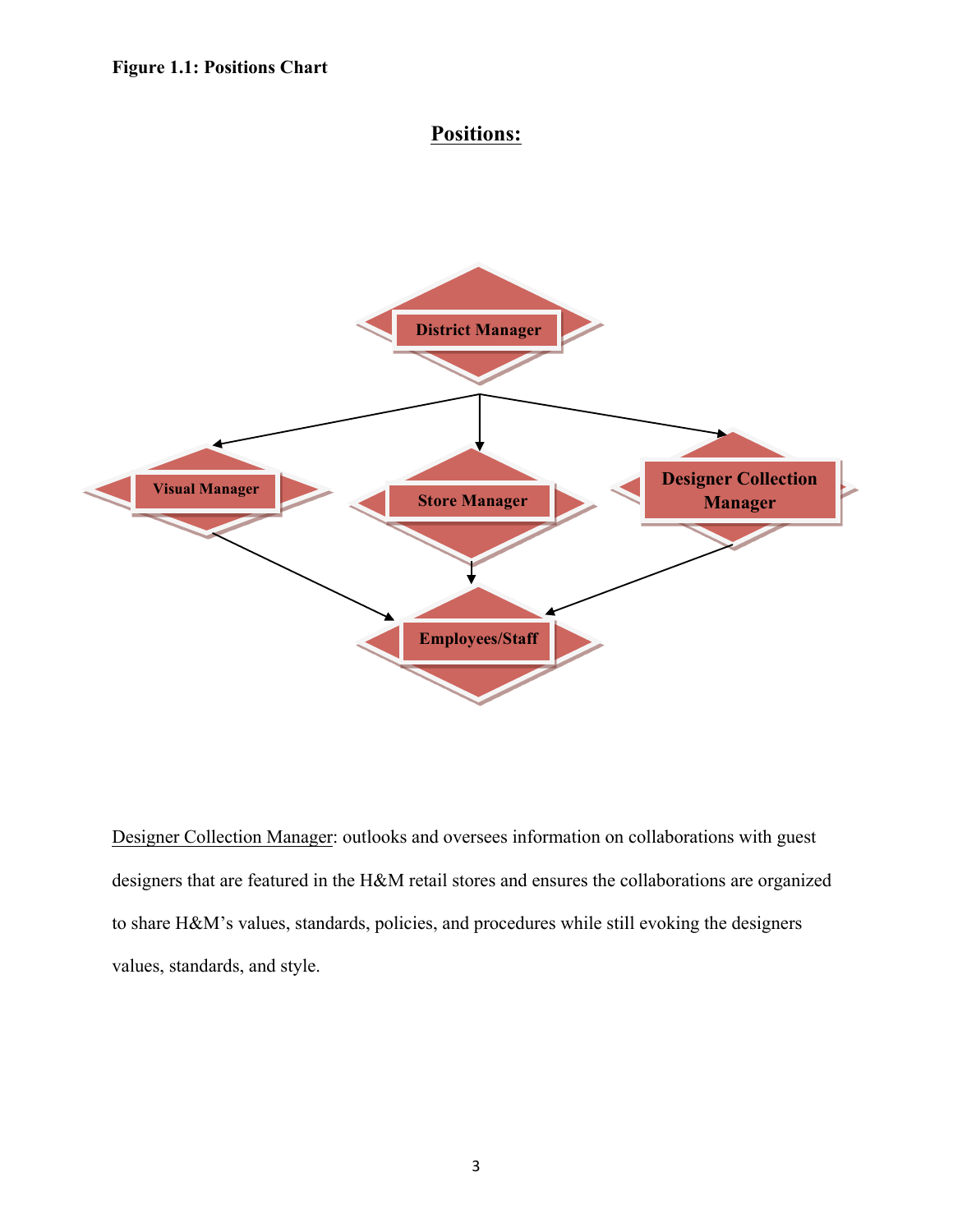

## **Job Description Overview:**

 The new designer collection manager at H&M will be under the guidance of the district manager as well as the store manager. The employee will work closely with the visual merchandisers as well. The new position will be based out of New York City, New York. The designer collection manager will provide knowledge of featured guest designers and brands to staff and customers. They will also be responsible for designing, setting-up, and managing staff on how to arrange the guest designer's collection and oversee the upkeep of the merchandise and the collaboration department or section of the store.

 In addition, the designer collection manager will be responsible for maximizing sales and drive profitability in guest designer collaborations merchandise, and guarantee that the products are properly priced and displayed in the manner it was intended to be revealed. The new employee must meet deadlines as well as follow, execute, and manage employees in safety and security procedures.

 Some of the job specifications that H&M requires of the designer collection manager are a Bachelor's degree in fashion or a related field and three years of experience working in fashion industry. The employee must possess excellent communication, leadership, and organizational skills and be able to multi-task. They must be able to take initiative and meet deadlines as well as have an open availability including nights, weekends, holidays, and be able to work long hours. Some travel may be required for district meetings, workshops, research, etc. The designer collection manager must be able to work well with others and in teams and be able to work alone and create and meet short and long-term goals.

#### **Job Description:**

A full job description is located in the Appendix section.

4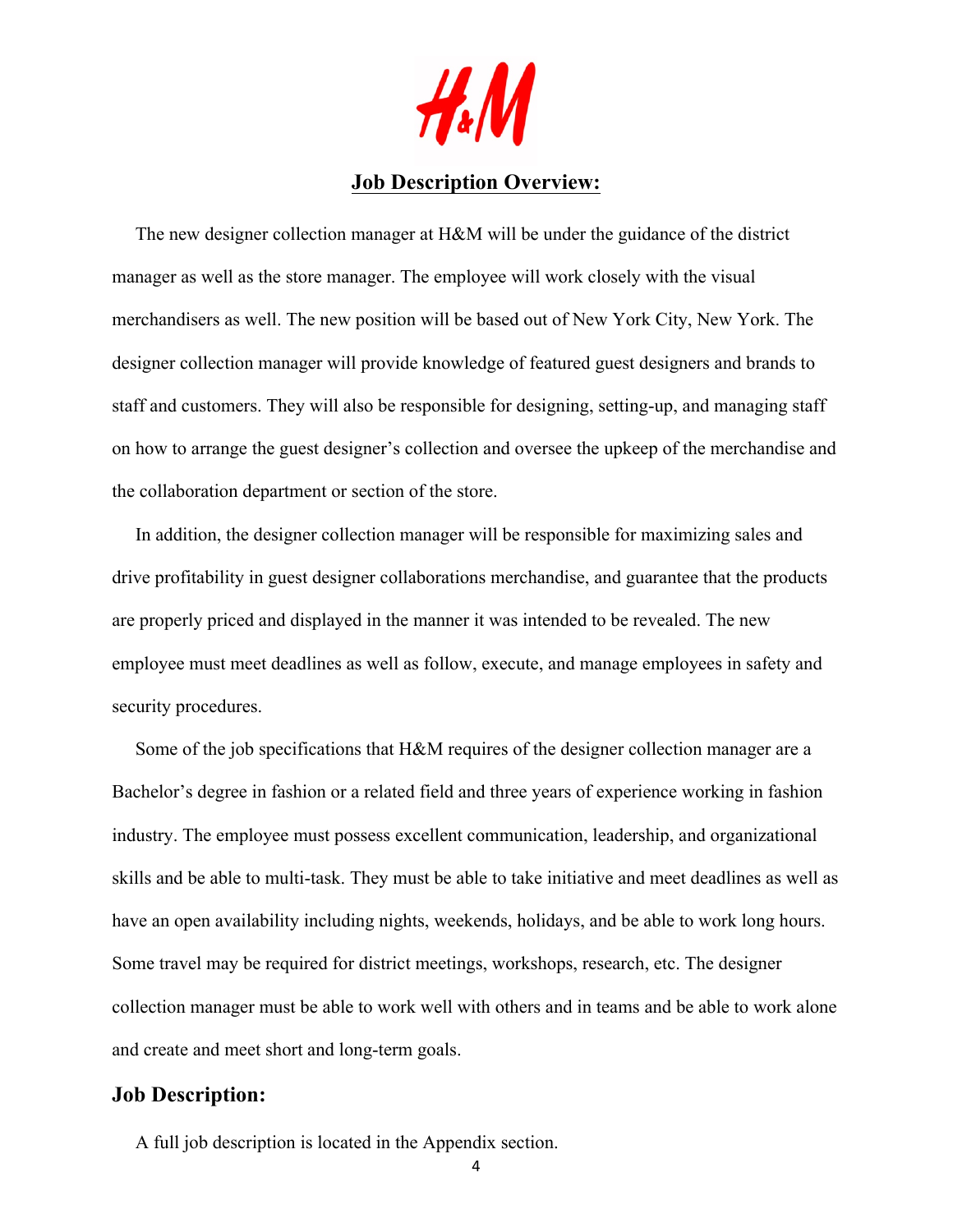

## **Recruitment**

 Recruitment sources will be through the H&M Web site in the "Work at H&M" section. (Web site: http://about.hm.com/us/workingathm\_\_career.nhtml). Other sources will be in newspapers and websites such as: WGSN, Women's Wear Daily (WWD), and StyleSight. H&M will be recruiting from the company's website since most of the recruitment H&M does already is through their website or promoting within the organization. The company will be utilizing newspapers such as Women's Wear Daily as well, due to many upper level positions are often advertised through this type of media. Another recruitment source will be social media websites such as Facebook to recruit for the new position for the reason that utilization of technology and social media websites are a popular way to gain attention and get information out quickly.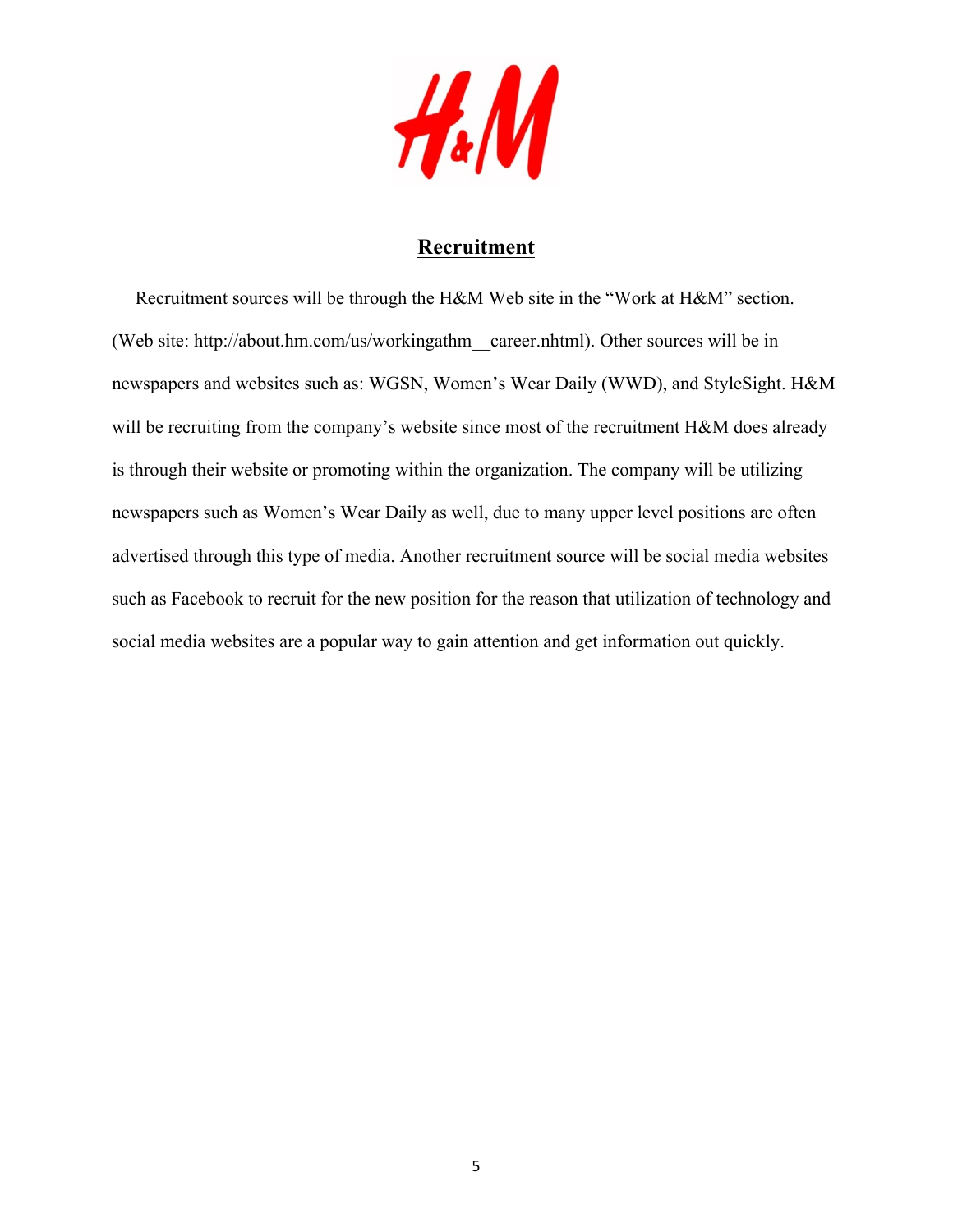#### **Recruitment Challenges:**

 Some challenges that may arise in recruiting for the new designer collection manager position could be that some candidates do not meet the education requirements. Education and experience credentials may keep some people from being able to meet the requirements, but these specifications are vital to this position.

 Other issues may be that this is a new position that has recently been created and, although job tasks and duties are specified, other duties may need to be added or taken away at a later date as the job evolves over a period time. Another possible challenge is that the candidate meets all of the requirements and specifications except that they cannot relate to people easily or communicate clearly and effectively. This would keep the potential employee from filling the position because communication is an imperative part of the position.

 The candidates must already have knowledge of up and coming designers as well as already established designers and collaborations H&M as already achieved, if they do not keep up with trends and new designers then they will not be successful in this position. All requirements must be met in order to keep this position's responsibilities carried out in a way that meets H&M's standards, values, beliefs, and goals.

#### **Job Vacancy Notice:**

Please note that a Job Vacancy Notice is located in the Appendix section.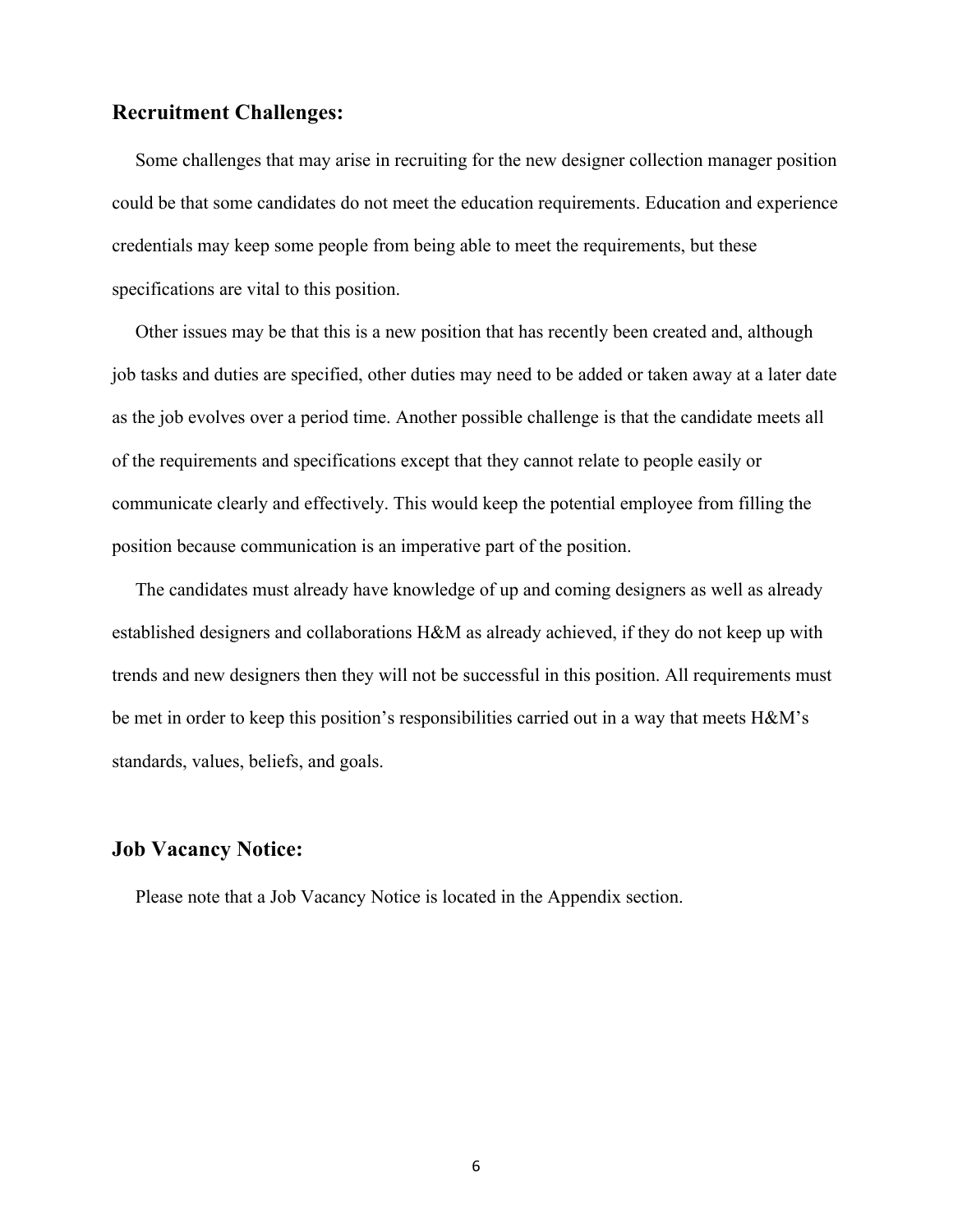$H_*(M)$ 

# **Compensation:**

# **Position: Designer collection manager**

## **Salary:**

- \$4,000/month \$2,000/2-week pay period Non-Exempt
- This salary is based off of the level of education, knowledge, skill, and experience necessary to perform the job.
- The salary demonstrates the interrelationships of the jobs utilized by the employer. The general salary range reflects the employer needs such as the overlap in salary ranges that will allow for future career development.
- In addition, this monthly compensation is also based off of the pre-existing salaries at H&M listed on Glassdoor.com.
- This job position would be classified under the Department Managers at H&M who receive monthly salaries.

# **Work Schedule:**

- The designer collection manager will not be required to be available during the following hours of operation in store: Mon - Sat 10:00 AM - 9:00 PM Sun 12:00 PM - 6:00 PM
- The designer collection manager will not only be required to be available during collaborations, they must also have availability to stay late for: roll outs, designing displays and setting up the new designer collection merchandise, and attend the collection debuts and launches.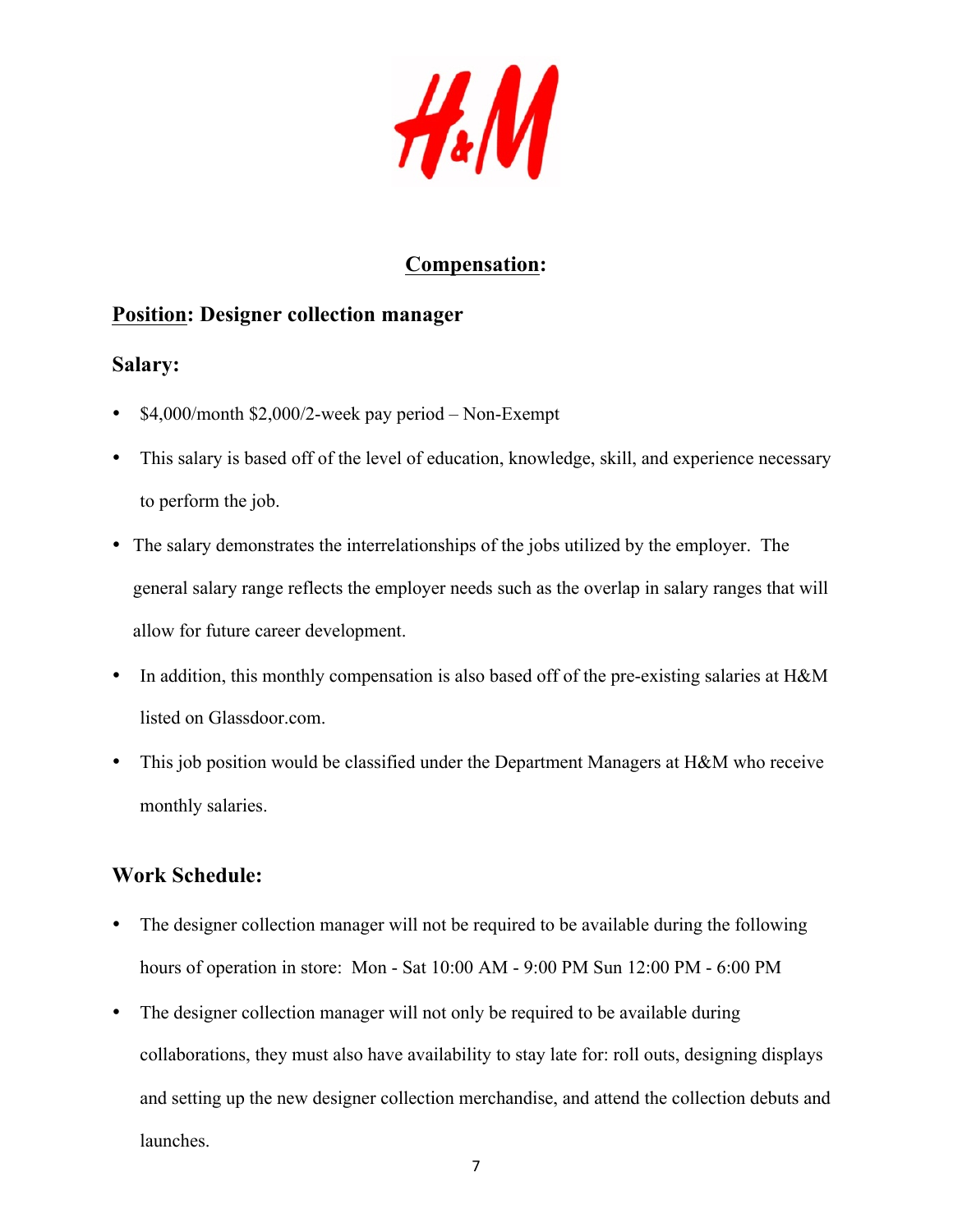## **Travel:**

- A small amount of traveling is involved with rotating with other Designer Collection Managers to their stores to view how the designer's collection is being portrayed and how knowledgeable the employees are about it.
- Travel may also include: company meetings and assisting other stores designer collection managers and/or visual merchandising team on design plans for new designer collaboration collections and sharing ideas, experience, and even training when needed.

## **Holidays:**

- The employee must be available to work some holidays as needed.
- The company holidays include: Easter, Thanksgiving Day, Christmas, and New Year's Day. Early closing or half days are implemented on Christmas Eve and New Year's Eve.

## **Pay Period:**

- The salary will be paid to the Designer Collection Manager every 2 weeks.
- This position will be a contract position with H&M.
- The manager will be accountable to abide by the contract for a full year. The manager is responsible to keep all information regarding the designer's collection confidential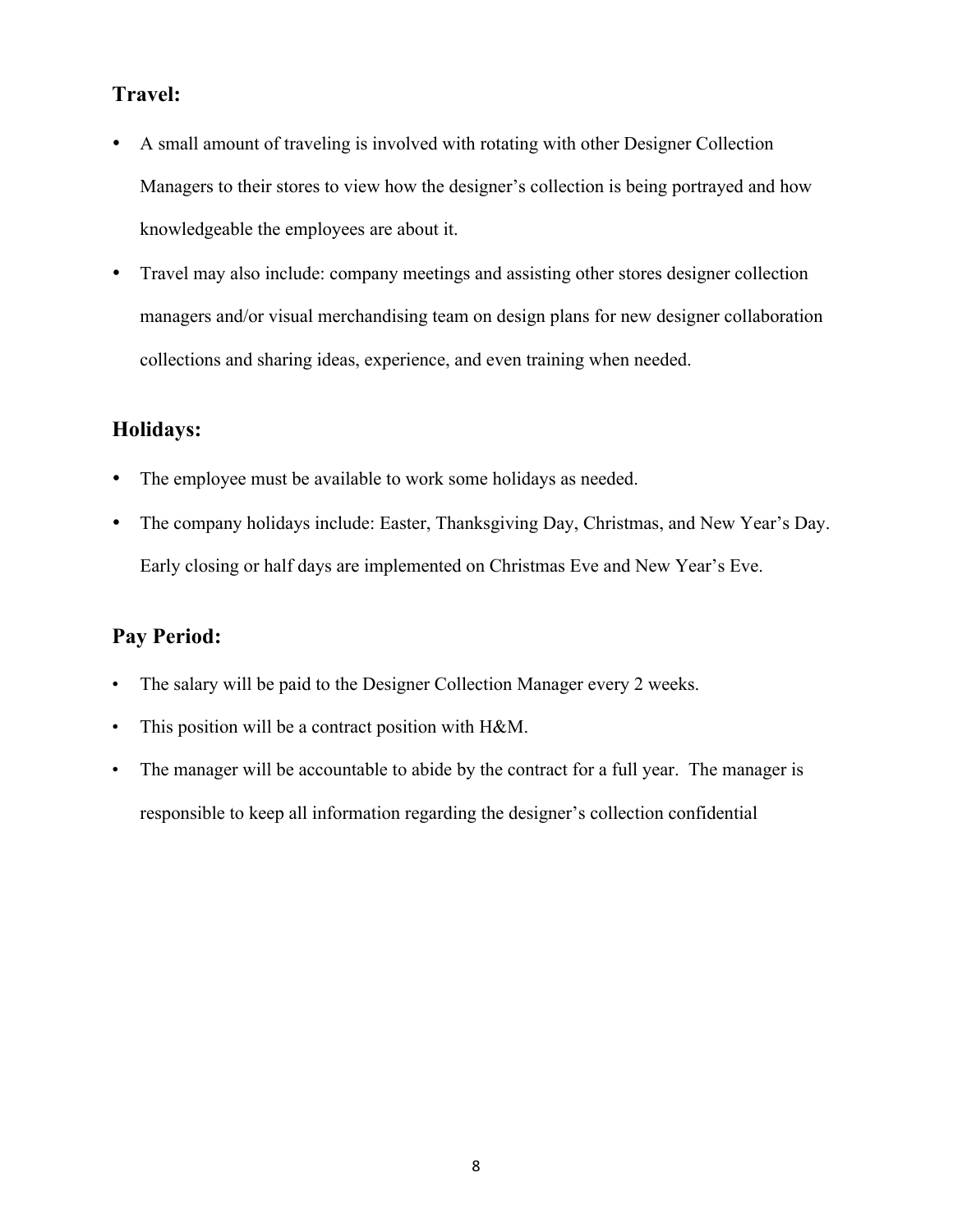

# **Process for Screening & Interviewing Applicants:**

### **Screening Interview**:

 A screening interview will be done by the store manager on all applicants who are being considered. The screening interview will consist of a brief telephone interview. This will confirm if the applicant is still looking for a job and if they still want the position at H&M. The applicant's information will be verified and if all goes well, the applicant will be invited to be interviewed by the store manager in person at a scheduled date and time.

## **Interview:**

 The interviews will be conducted by the store manager and the visual merchandiser. The interview itself will be a combination of a structured interview. The manager and visual merchandiser will have situational and behavioral questions to ask the applicant, but they are not required to strictly stick to the interview questions. They must ask the questions provided, but they can ask additional questions that apply as well. No pre-screening testing will be conducted. The "Responses" section located under the interview questions are simply suggested responses the candidate may respond with; it is a guide. The interview questions are located in the Appendix section.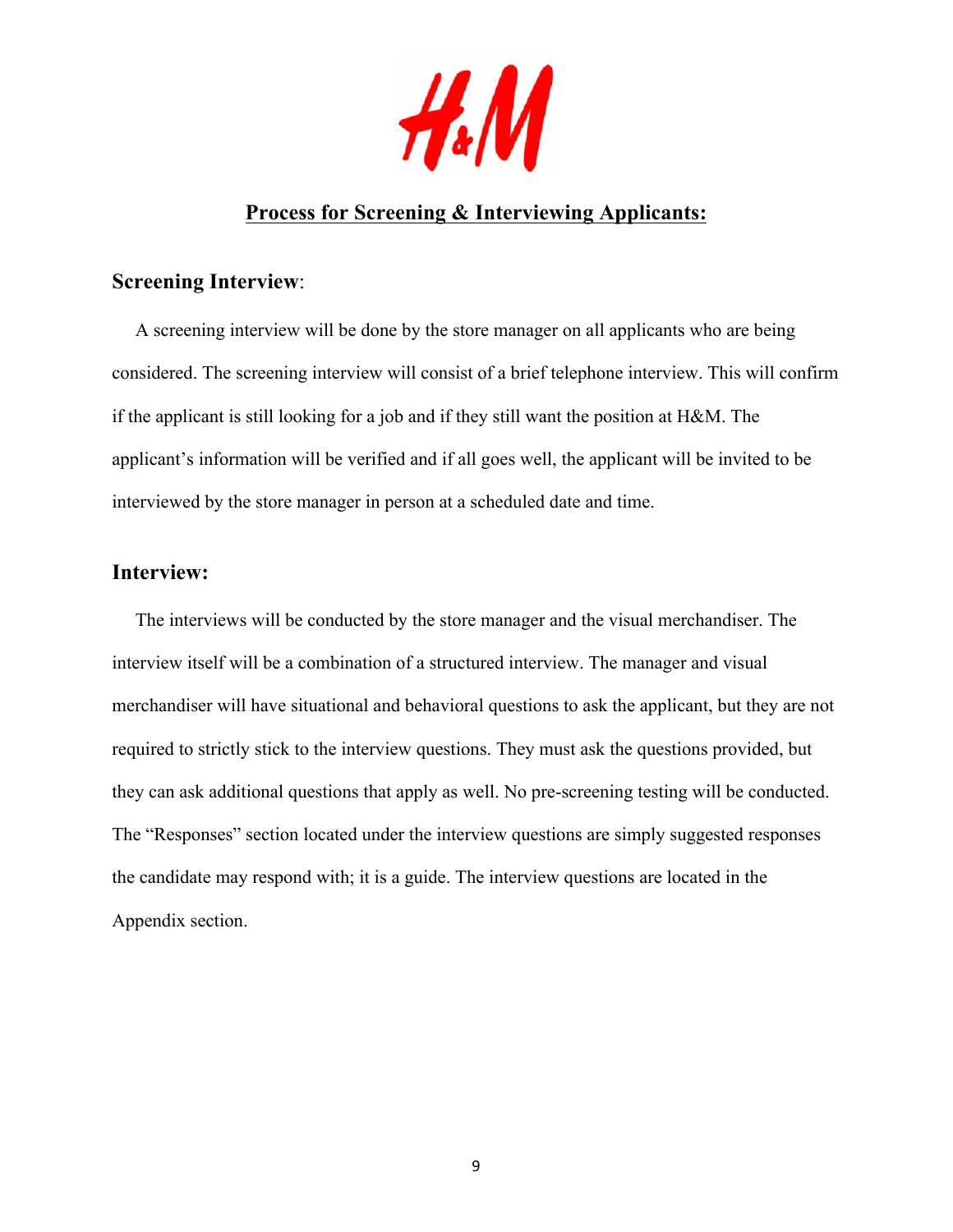#### **Final Screening:**

 Once all the applicants that are being considered are interviewed, the visual merchandiser will do reference and background checks on the best possible candidates left. This final screening part of the interview process should aid in narrowing down the best applicants even more and get more information on the applicants previous work experience. The manager will ultimately make the final hiring decision with support from the visual merchandiser.

### **Rating Scale:**

 There will be a scoring system in place for how to rate the candidates responses and answers to the question's they are asked in the interview. The scoring is meant to help the manager and visual merchandiser make the best hiring decision and hire the most knowledgeable and experienced candidate out of all the applicants being interviewed. A rating scale for scoring candidates during the interview is located in the Appendix section; please refer to Figure 1.2.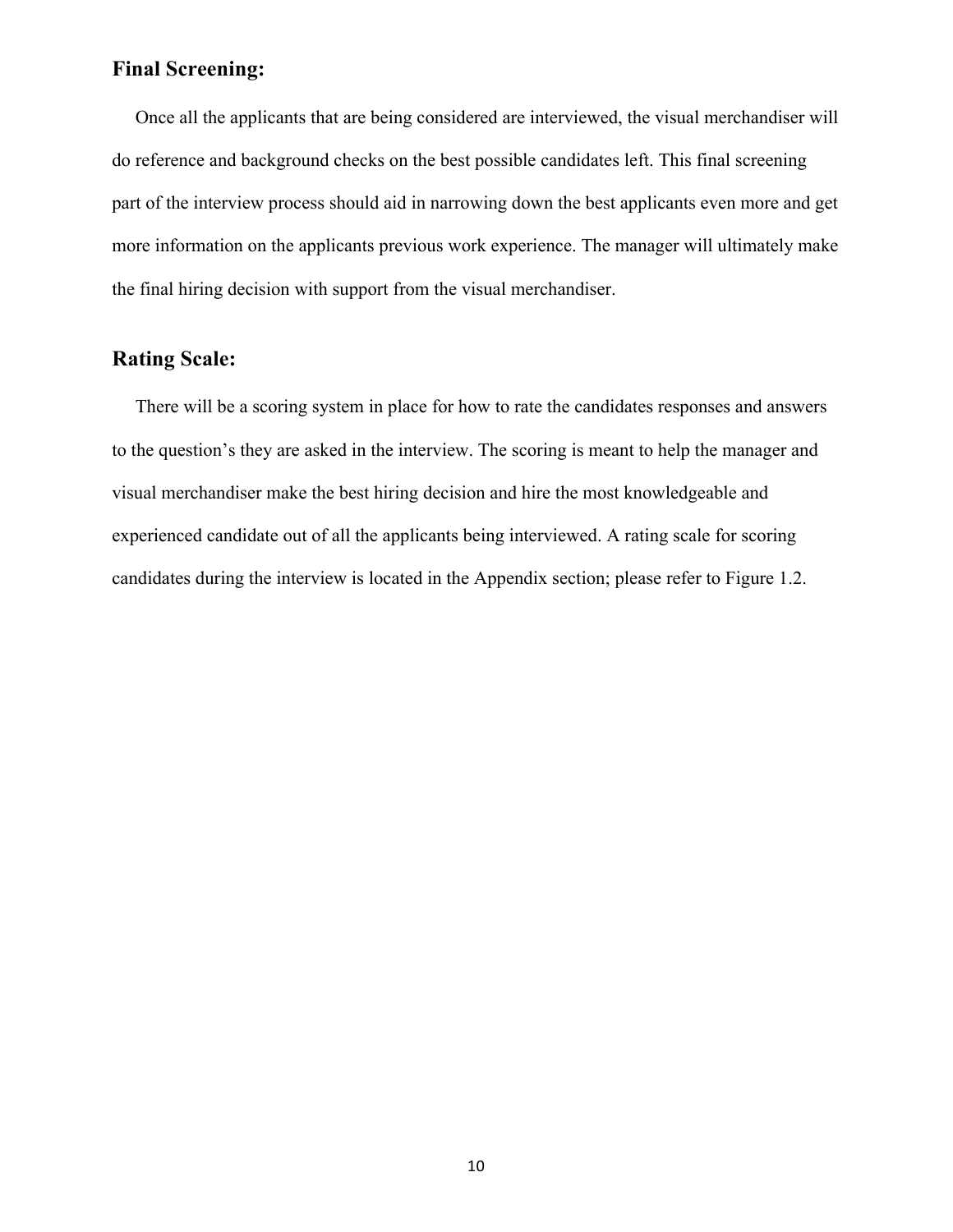

### **Extrinsic/Intrinsic Rewards:**

H&M believes that our employees are crucial to the company's success and provides incentive programs including the long-term HIP H&M Incentive Program in order to demonstrate to employees our appreciation, as well as maintaining long-term employee commitment to the company. Through incentive programs, benefits, and training and development opportunities, H&M hopes to gain employees long-term commitment to the company and show our employees how valuable they truly are. All employees whether they are part-time or full-time, are able to be involved in the HIP incentive program. The company also offers lavish benefit packages to all employees, as well as training and development opportunities.

#### **HIP Incentive Plan Overview:**

 H&M offers all employees a profit sharing plan called "HIP," which is part of H&M incentive plan. H&M's end goal in doing this is to ensure that all employees benefit from the growth of the company just as the shareholders would, so everyone in the organization is working as a team towards improving and growing the company and brand. The amount of shares the employees are entitled to are to be solely based on their HIP working hours. Please note that the value of HIP units vary based on the H&M's stock exchange rates. The pay-out of funds for the HIP incentive program will began when employees reach 62 years of age. The H&M Web site provides more information on the program.

11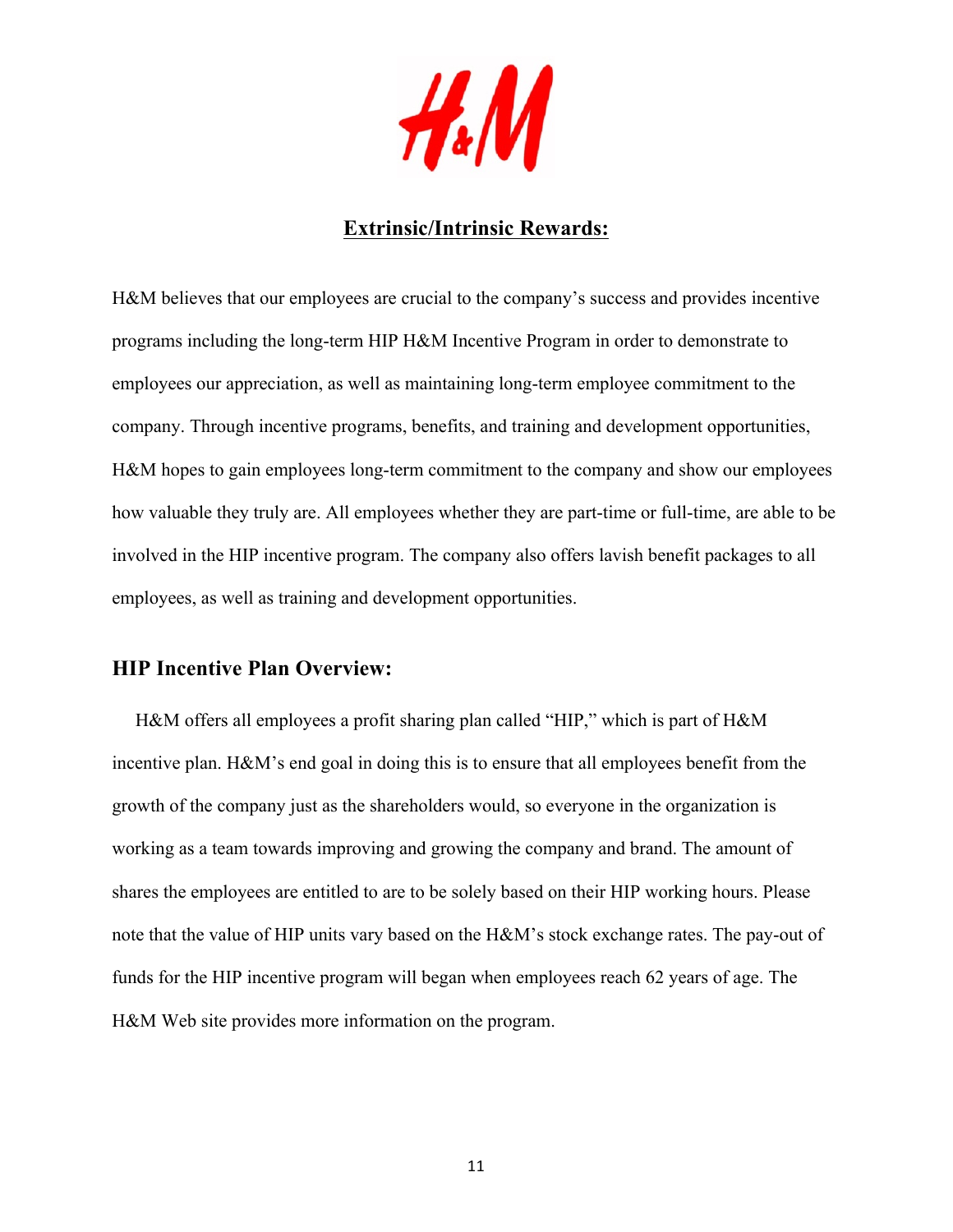#### **Benefits/Retention**:

 H&M offers benefit packages to all employees to show our appreciation for all their hard work and dedication. Please note that the benefits provided by H&M to employees depends on the employees position in the company, the hours they work, as well as how long they have been with H&M. The designer collection manager's benefits include (Note: some benefits start after a specific length of time the employee has been with the company):

- − Medical, dental & vision coverage
- − Domestic Partner Health Coverage
- − Wellness Days
- − Vacation Package
- − Paid holidays by H&M including the employees birthday
- − Employee discounts
- − Commuter Benefits including parking & transit
- − Short & long-term disability
- − Maternity & Parental Leaves
- − 401K Retirement plan with a company match
- − Jury Duty leave
- − Worldwide Travel Assistance Program
- − Life Insurance and Accidental Death (100% company paid)
- − Supplemental Life Insurance
- − Employee Assistance Program
- − Flexible Spending Accounts (Comes with promotional opportunities in doing collaborations at other H&M store locations.)
- − Bereavement Time
- − Pet Insurance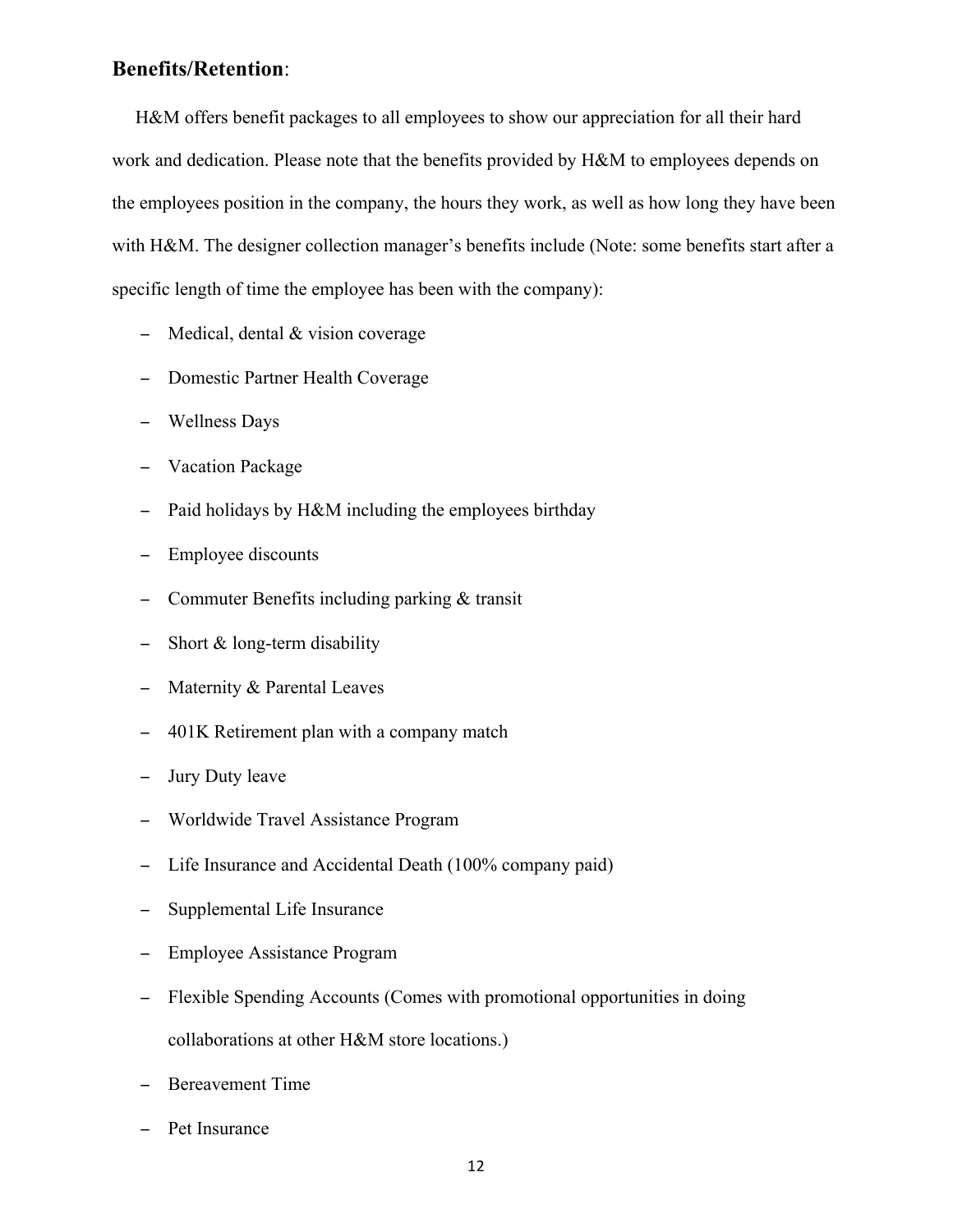- − Working Advantage Discount Program
- − Global Fit (Fitness Club Program)
- − Hyatt Group Legal Plan
- − Met Life Auto / Home Insurance

### **Training & Development Opportunities:**

 New employee training begins with employee orientation so that new employees learn and understand H&M's values, beliefs, strategies, and priorities. As a result of this training, the employee understands how their job aids in reaching H&M's company goals. Other training for the designer collection manager position will include behavioral training where the new employee will work with the store manager as well as the visual merchandiser already on staff and participate in job shadowing. The store manager will demonstrate as well as talk to the new employee about leadership development, time management, customer service, project management, and diversity training. The store manager will have the new employee aid in managing employees, helping customers, practice doing visual merchandising projects, help in leading employee and team meetings, and learn more about how important diversity is to. The behavioral training will take place over the duration of a week while the new employee is being mentored by the store manager.

 The goal is for the store manager to get the new designer collection manager familiar with the store, company, goals of the store and the H&M brand, their fellow co-workers, the H&M customers, safety procedures, daily activities and responsibilities that take place and how their new designer collection position fits in with H&M's goal. This process also demonstrates to the new employee how past collaborations have been done and discuss with them how they will go about creating the new product launch events and displays to come. The mentoring will also aid in keeping communication open between the new designer collection manager and the existing store manager. It will be the start in establishing the importance of employee, supervisor, and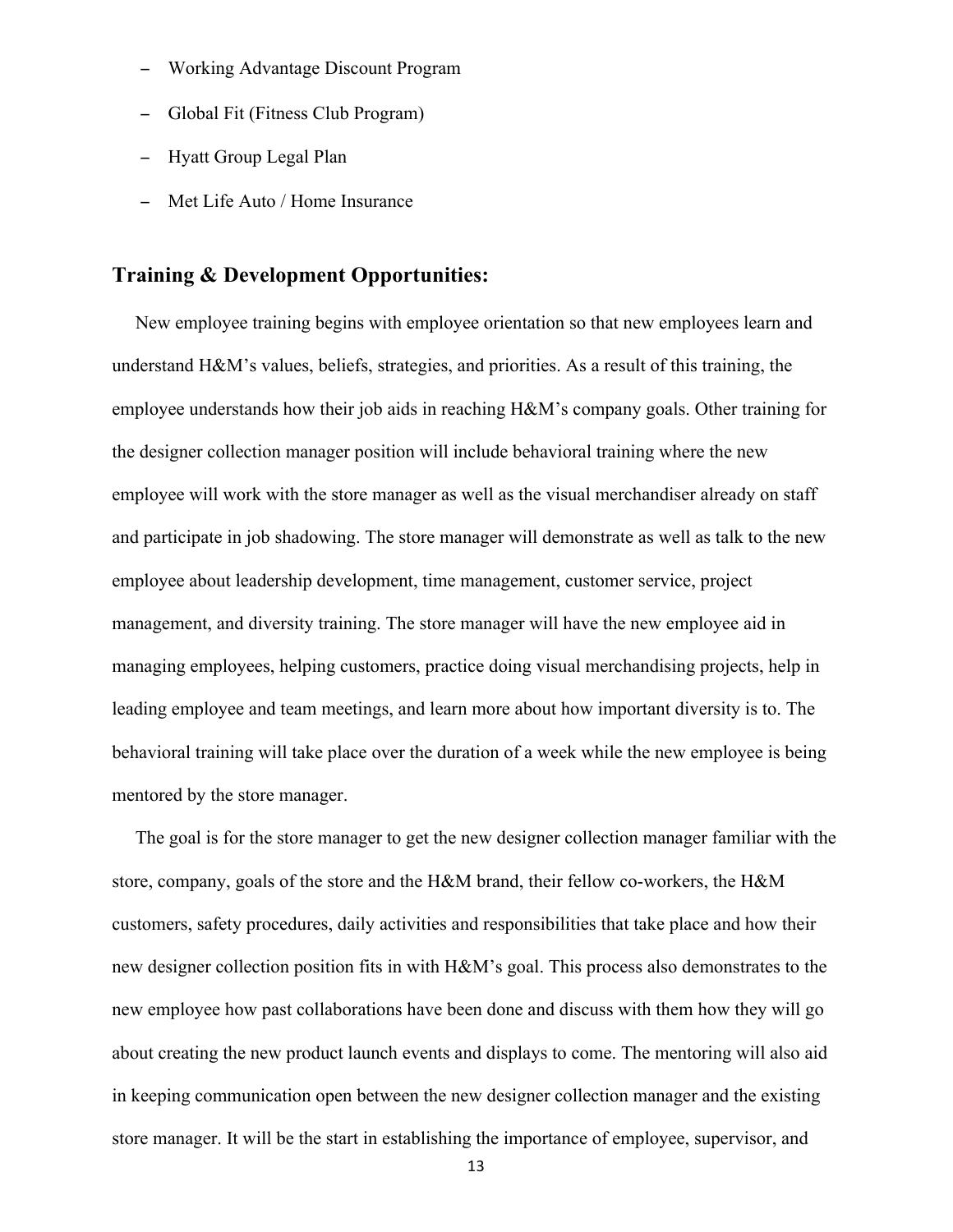customer relationships and how communication is vital to being kept open in the success of the H&M organization.

 H&M provides many development opportunities to all employees through training and moving between or up in their position in the company. The organization believes that every employee should have a voice and be able to speak their mind in order to offer new ideas or suggestions without being criticized. The company prides themselves on employee diversity and trying to recruit within the company and they wish to hire locally whenever possible in order to support the community within as well as professional empowerment.

 The designer collection manager will be provided with the opportunity to excel on a store level and travel to other H&M store locations to create visual merchandise displays utilizing the products from collaborations H&M does with other designers. Their creativity will not be "confined," or made to be kept uniform and they will have the opportunity to utilize their knowledge of the designer, the collaboration, H&M, the products, and the customers from the stores locations target market into a transformed visual display that increases H&M's sales and customer satisfaction while improving H&M's image and demonstrating the excellent quality of merchandise and knowledge the company provides.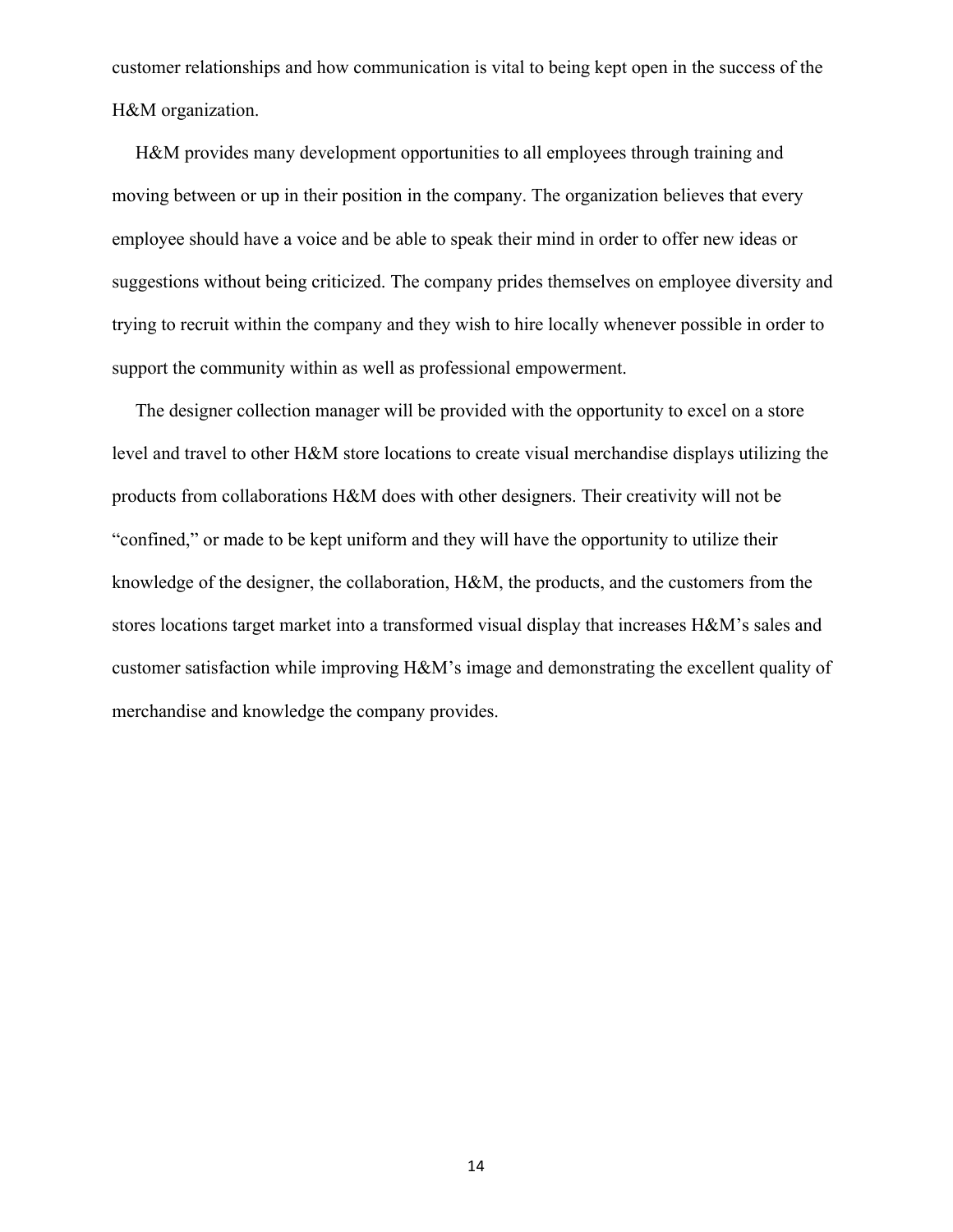#### **Other Rewards & Incentives:**

 The designer collection manager will also be provided with other reward opportunities. Spot rewards will be given to the employee if they meet a specific sales goal in a designer collaboration collection with H&M product launch event within a specific time period during the event. This is to show appreciation for their dedication and hard work as well as an incentive or motivational tool to get the employee excited as well as driven to pull of the launch event successfully and uniquely.

 Team incentive plans will be in place for the designer collection manger sales or visual merchandise display team. If they reach a specific goal under the leadership of the designer collection manager then the entire team and manager will receive some type of reward or merit for accomplishing this. The team incentive plans will be focused on goals that deal with merchandise displays and collaboration launch party's as well as how knowledgeable the team is on collaborations, designers, and H&M merchandise. H&M believes in rewarding employees and motivating them to accomplish and meet goals. The company strives for employees to be excited about their job and working with fellow employees in teams to accomplish a shared goal.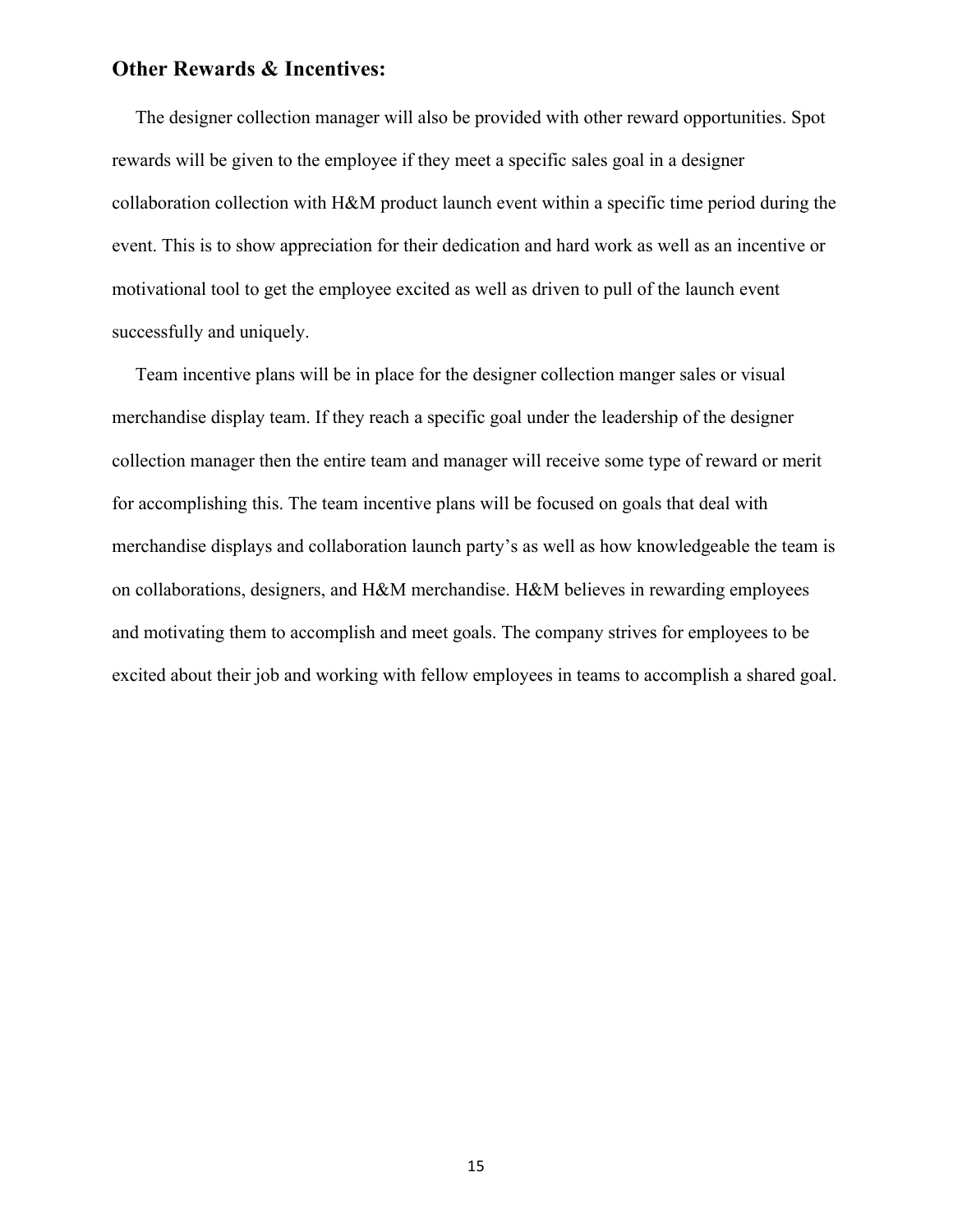

# **Performance Management:**

### **Assessment:**

- A performance assessment will be issued twice per year, once mid-year and the second will be issued at the end of the fiscal year. The assessment will provide specific details pertaining to the expectations of the job and goals for future performance.
- The second performance assessment that is processed at the end of the fiscal year allows for merit increases to be awarded accordingly. Individual performance and economic determinants such as growth in the designer's collection at H&M will guide the employee to increase their potential.

# **Performance Management Methods:**

• A combination of performance management methods will be utilized to assess the employee. These methods include: results-based approach, direct measures approach, and the 360 degree approach.

# **Results-Based Approach:**

- This approach represents the employee's performance dimension in an objective manner.
- This will measure the quality of the employee's performance by showing how well they act upon the production delivery process of the designer's collection.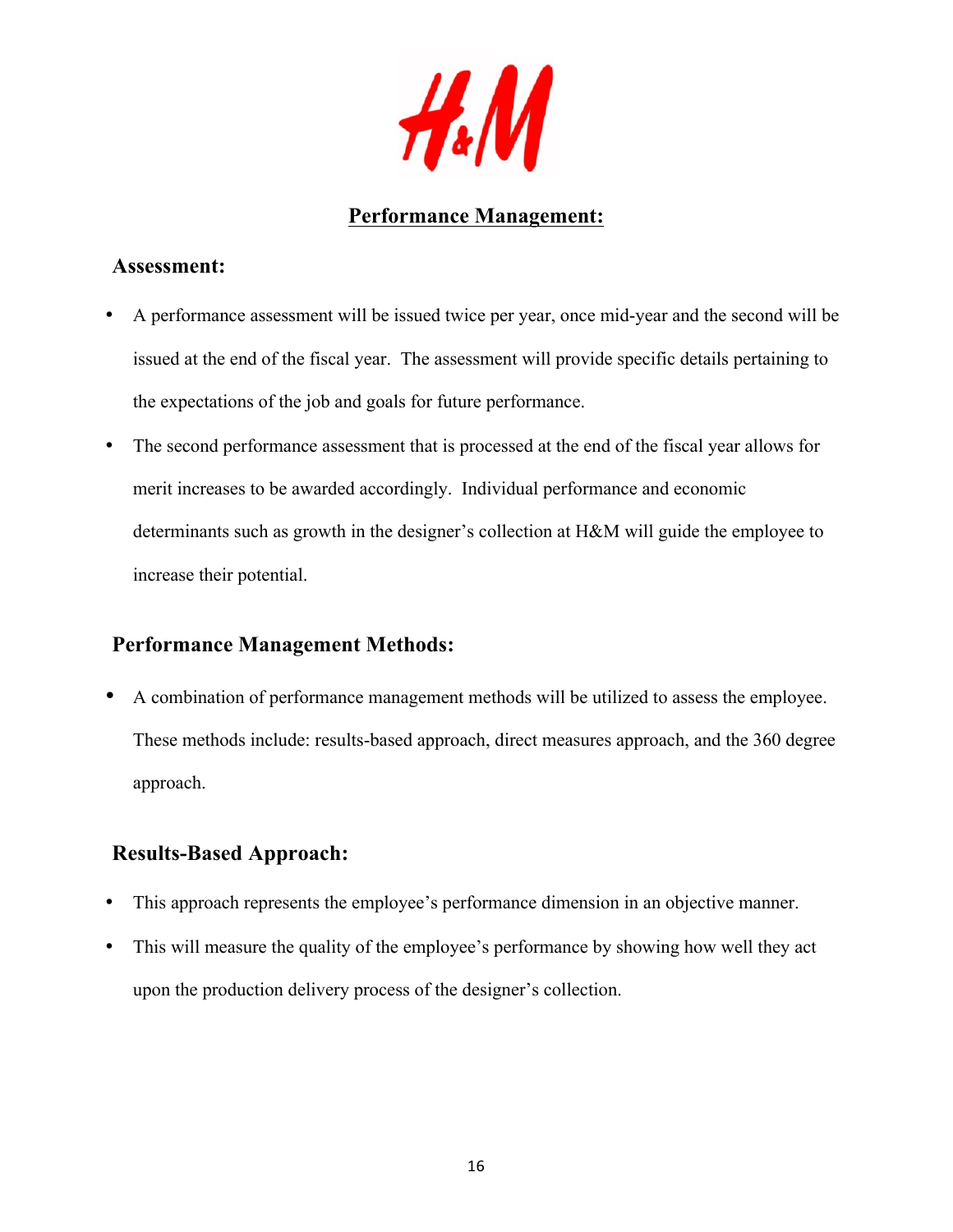### **Direct Measures Approach:**

- This approach evaluates the outcomes of the designer's collection at H&M.
- The outcome results include quantitative statistics on the collection sales productivity and inventory turnover.

# **360 Degree Approach:**

- This approach is utilized to gather information on the employee's performance.
- The data will comprise data that rates the employee on factors such as communication management and their leadership role in the company from as many sources as possible including: actual designer and his/her design team, regional H&M managers, store supervisor, co-workers, employees working in the collection department, and customers.
- There will be two different surveys one for the designer, the design team, and the H&M regional manager and a separate questionnaire for co-workers and customers.

## **Feedback Mechanisms:**

- Results will be discussed in a formal meeting with the regional supervisor. This meeting will consist of reviewing performance dimensions with the district manager to ensure they are aware of their expectations and where they have met those expectations and where they are lacking.
- A review of the standards of their performance will ensure they are fully aware of how to be successful in this position. Potential role overload and ambiguity will also be evaluated as appropriate.
- The assessment will be distributed twice a year, two weeks following the debut of each collection. Feedback will be provided four weeks after it has been received.